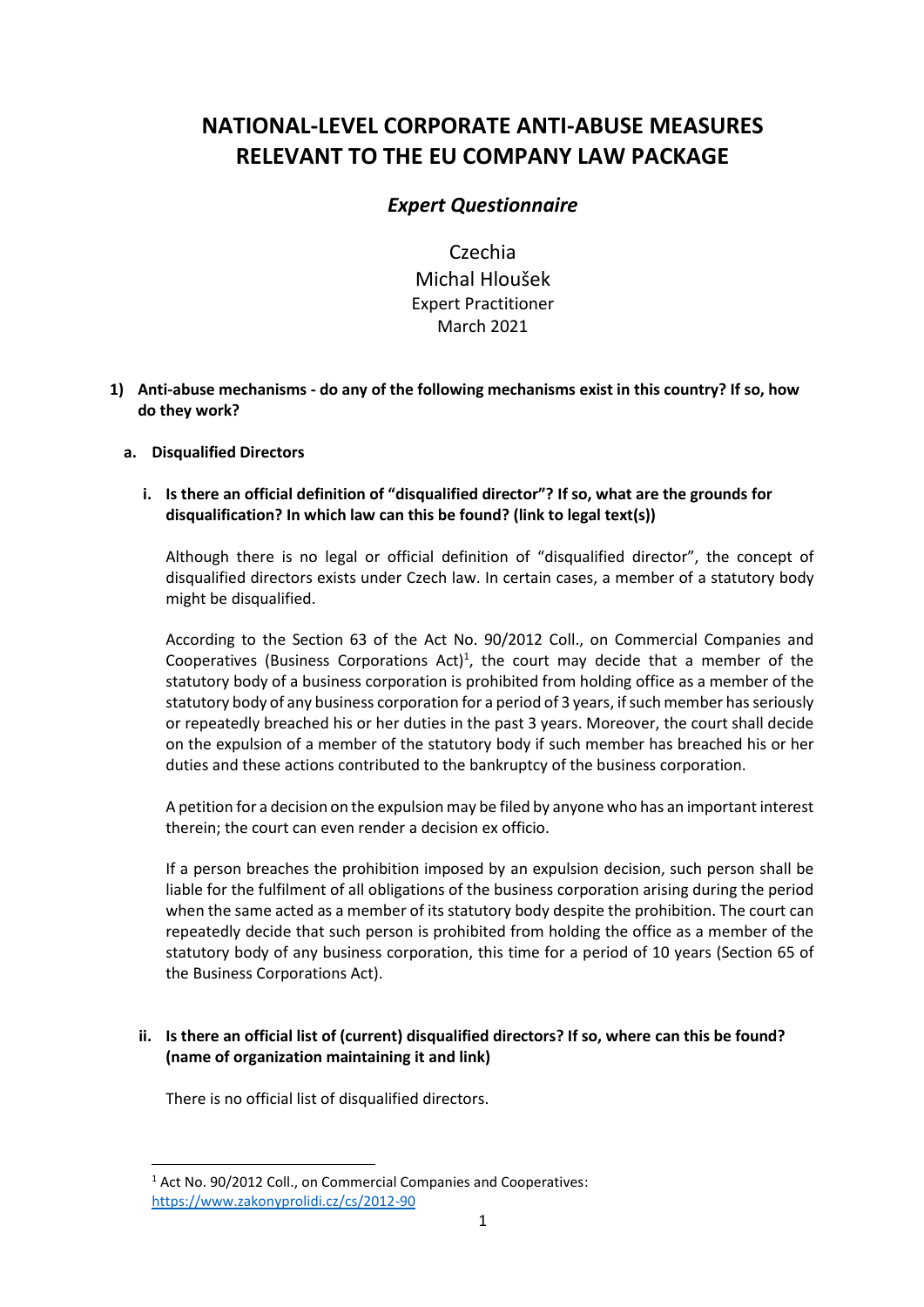#### **iii. If there is an official list, who has access to this list (general public or restricted)?**

N/A

#### **b. Beneficial Owners**

#### **i. Where is the database of beneficial owners and which organisation maintains it (link)**

The database of beneficial owners is an information system of the public administration, whose administrator is the Ministry of Justice. It is maintained by the courts which have jurisdiction over the registration proceedings (registration courts).

The database can be accessed here: [https://esm.justice.cz/ias/issm/rejstrik.](https://esm.justice.cz/ias/issm/rejstrik) At present, the data contained in the database are not accessible to the general public.

However, the database of beneficial owners will be significantly amended from 1 June 2021, when the Act No. 37/2021 Coll., on the Database of Beneficial Owners<sup>2</sup>, will become effective. This Act is based on and transposes the recent EU legislation on this topic. Based on this Act, the general public will have online access to the database of beneficial owners and some of its data (name, state of residence, month and year of birth, nationality of beneficial owners and basic information about the facts establishing their position). Also, the Act No. 37/2021 Coll. Introduces new sanctions for infringements of the obligation to register (Sections 55 – 57).

## **ii. Are there any checks on the authenticity of beneficial owners, or does the organisation depend on a "statutory declaration" or "affidavit" from the company directors?**

According to the Act No. 37/2021 Coll., the registration is not subject to any checks, so the registration courts depend on a statutory declaration from the company directors. However, the registration of certain companies is automated, as the data from the Commercial Register are copied into the database of beneficial owners. A company shall ask for a modification if the data do not appear to be correct.

A public authority may notify the competent registration court if it becomes aware of a discrepancy in the database during the performance of its activities. The notification must be accompanied by documents demonstrating the discrepancy (Section 42 of the Act No. 37/2021 Coll.).

When it is appropriate for the protection of rights of third parties, the competent registration court starts proceedings on the discrepancy, which may lead to a sanction being imposed on the company concerned (Section 44 of the Act No. 37/2021 Coll.).

## **iii. How quickly must the company give notice when ownership has changed (updating of lists/databases)?**

According to the Section 9 of the Act No. 37/2021 Coll., the company have the obligation to ensure that the data on its beneficial owners are valid and correct. Therefore, after a change

<sup>&</sup>lt;sup>2</sup> Act No. 37/2021 Coll., on the Database of Beneficial Owners[: https://www.zakonyprolidi.cz/cs/2021-37](https://www.zakonyprolidi.cz/cs/2021-37)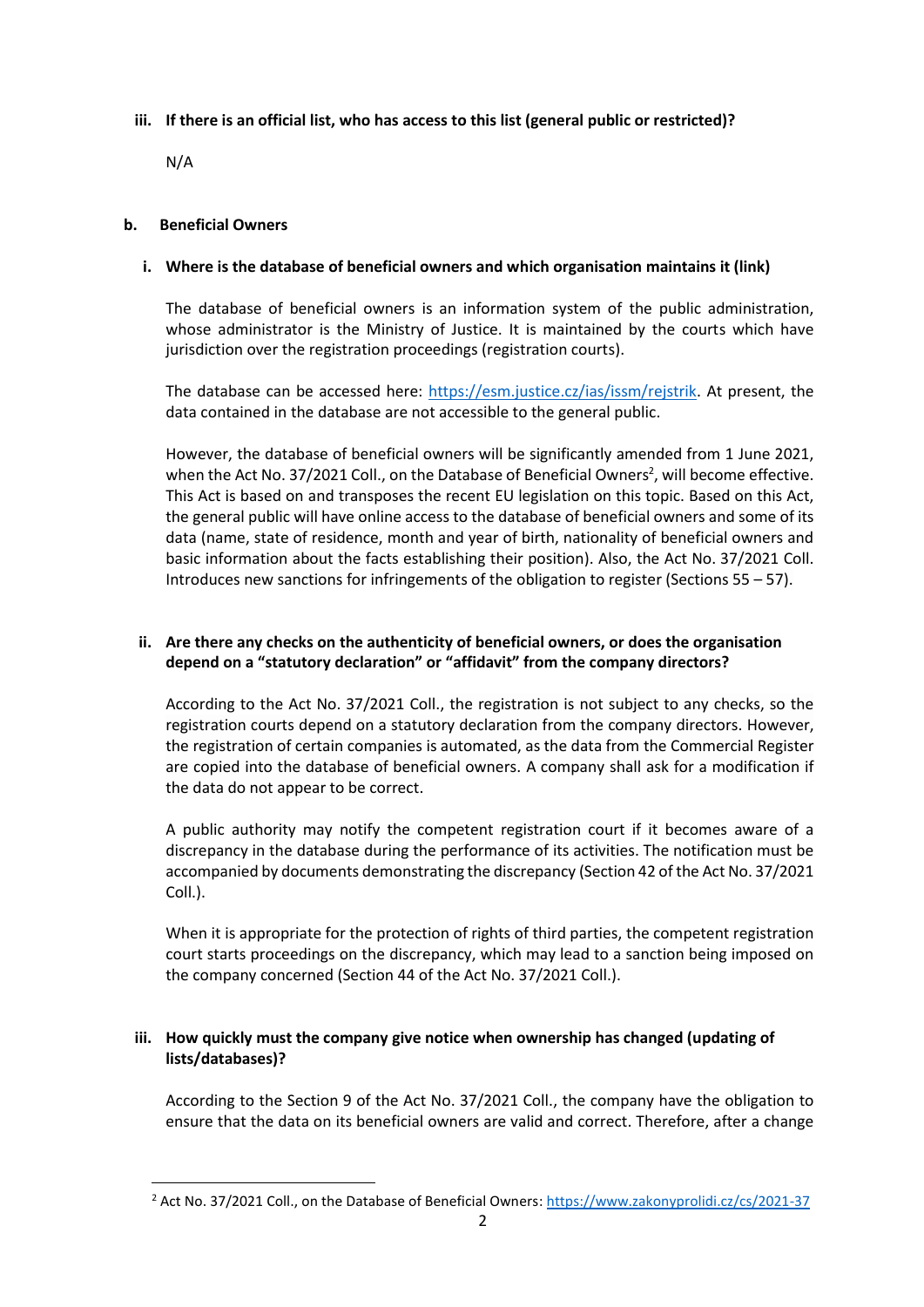in ownership or in other relevant information about the beneficial owners, the company must give notice to the competent registration court without undue delay.

#### **iv. Who has access to the beneficial ownership database? Does the general public have unrestricted access, restricted access or no access?**

Government institutions, financial authorities, courts, and law enforcement authorities have unrestricted access to the database of beneficial owners for the purpose of performing their functions.

At present, the general public has no access to the database of beneficial owners. From 1 June 2021, when Act No. 37/2021 Coll. will become effective, the general public will have restricted access to the database. The scope of such access will cover the following data about beneficial owners: name, state of residence, month and year of birth, nationality and basic information about the facts establishing their position.

#### **c. Electronic identity (eID) scheme – is there a scheme registered with the European Commission, and if so, what eIDAS level of assurance does it have?**

Czechia has an EU-notified eID scheme based on the electronic national identity card which has the assurance level 'High'.

#### **2) Company registry – transparency, access, cost**

#### **a. Which organization maintains the company registry? (name and link)**

In Czechia, the Commercial Register (*Obchodní rejstřík*) is maintained by the registration courts. It is administered by the Ministry of Justice. The Commercial Register can be accessed here:<https://or.justice.cz/ias/ui/rejstrik>

#### **b. To what extent is the registry digitalized? Can company foundations/registrations and reporting be carried out fully online/digitally?**

The Commercial Register is fully digitalized and accessible online to the general public without any restriction.

The foundation of a company cannot be carried out fully digitally, because a foundation legal act (Memorandum of Association / Articles of Association) requires the form of a notarial deed. Also, some other documents necessary for the registration of a newly founded company with the Commercial Register require verified signatures (e.g. sworn statement of members of its statutory body). Although a verified signature can be added digitally, it is not common.

As for subsequent modifications to the entry in the Commercial Register, these can be done online provided that the background documents required for the modification do not require the form of a notarial deed and / or they were converted to the digital form in accordance with the law.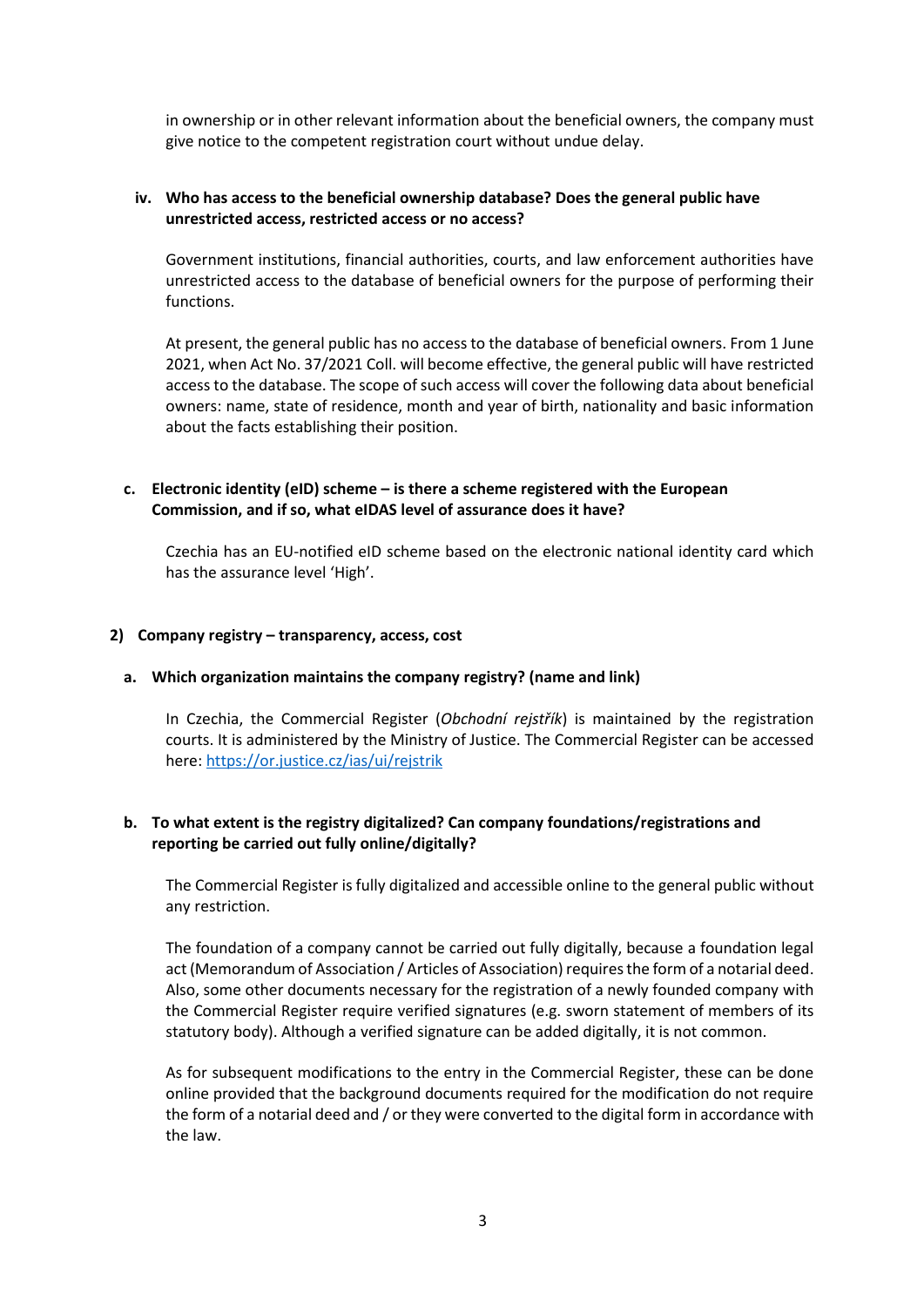#### **c. Are bulk downloads of the entire list of registered companies possible?**

The Ministry of Justice may limit or prohibit access to the Commercial Register and its data to any user who sends more than 300 requests per day and / or tries to break the protection of the server or who sends more than 50 requests to be processed within one minute.

## **d. Does the registry have search features beyond the name of the company or person (e.g. by sector or employee size)**

Yes. Basically, the Commercial Register can be (and in most cases is) searched by entity name, identification number or case number (i.e. number of entry).

However, the search can be further specified by the following criteria: legal form, street, or town.

#### **e. What is the typical cost of downloading a document from the registry?**

The online access to the Commercial Register is available to the general public without any restrictions. Anyone may consult it and download an officially certified electronic copy of the entry (in PDF), free of charge. Such copy is signed electronically using a qualified system certificate from the relevant registration court.

Anyone can also download any documentsubmitted by any registered company and published in a special section of the Commercial Register (e.g. foundation legal acts and their amendments, annual accounts, annual reports), free of charge.

## **f. Is there information on employment levels beyond what is contained in annual accounts?**

There is not.

## g. **Information on European company forms and EU reorganizations (CBM) - is a search possible for companies with the SE legal form or companies reorganized through a CBM?**

Companies with the SE legal form registered in Czechia are part of the Commercial Register, therefore it is possible to search for them there. However, there is not any specific search function for that.

Regarding cross-border mergers, companies involved in CBM have the obligation to publish the draft terms of merger in the Commercial Register which can be accessed and downloaded, and also the obligation to publish the notice of planned cross-border merger in Commercial Journal (Section 33 of the Act No. 125/2008 Coll., on Transformation of Commercial Companies and Cooperatives<sup>3</sup>).

<sup>&</sup>lt;sup>3</sup> Act No. 125/2008 Coll., on Transformation of Commercial Companies and Cooperatives: <https://www.zakonyprolidi.cz/cs/2008-125>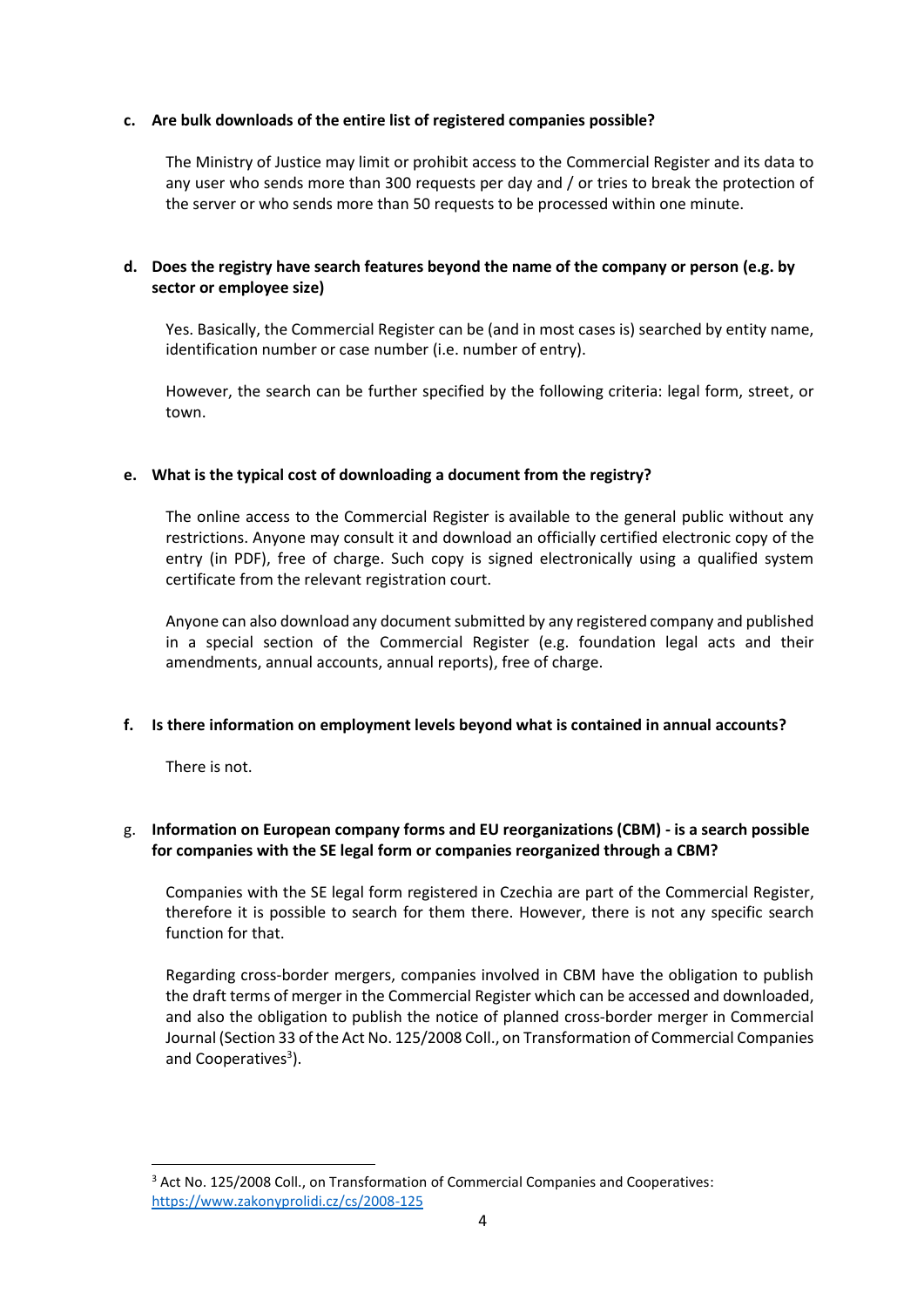#### **3) Firm foundations**

#### **a. What authority or organization is responsible for registering new companies (with link)?**

A new company can be registered either by a competent registration court (Section 75 of the Act No. 304/2013 Coll., on Public Registers)<sup>4</sup>, i.e. the regional court in whose district would be located the registered office of a newly founded company, or by a notary (Section 108 of the Act No. 304/2013 Coll.).

## **b. What are the steps needed to found and register a new company? To what extent can these happen digitally?**

Under Czech law, a commercial company is founded when its founders draw up a foundation legal act (Memorandum of Association / Articles of Association) which requires the form of a notarial deed. It cannot be carried out digitally, for it needs to be done in person (in the presence of founders or proxy holders).

After that, the company needs to be registered in the Commercial Register within 6 months of its foundation (Section 9 of the Business Corporations Act). Before the registration in the Commercial Register, there are other steps that need to be taken, in particular:

- obtaining the company's business licence;
- decision on the location of the company's registered office; and
- fulfilment of the contribution obligation of the founders.

Also, some other documents necessary for the registration of a newly founded company to the Commercial Register require verified signatures (e.g. sworn statement of members of its statutory body). Although a verified signature can be added digitally, it is not common.

Provided that all the previous steps were taken and all the documents necessary for the registration were drafted and signed, the process of registration of a newly founded company at the Commercial Register could be completed either by the notary, who has direct online access to the Commercial Register, or by the registration court.

The latter option requires the completion of a special registration form, which is accessible online, and its delivery, together with all background documents, to the registration court. If all the background documents are converted to the digital form in accordance with the law, it is possible to submit the registration application online.

## **c. What checks (if any) are done on the authenticity of documents, identity of founders, record of founders (e.g. disqualification as directors) and beneficial owners**

## **i. By registration authority**

For the purposes of foundation of a company, during the drawing up of a foundation legal act, the notary verifies the identity of founders and/or proxy holders. The proxy requires a verified

<sup>4</sup> Act No. 304/2013 Coll., on Public Registers:<https://www.zakonyprolidi.cz/cs/2013-304>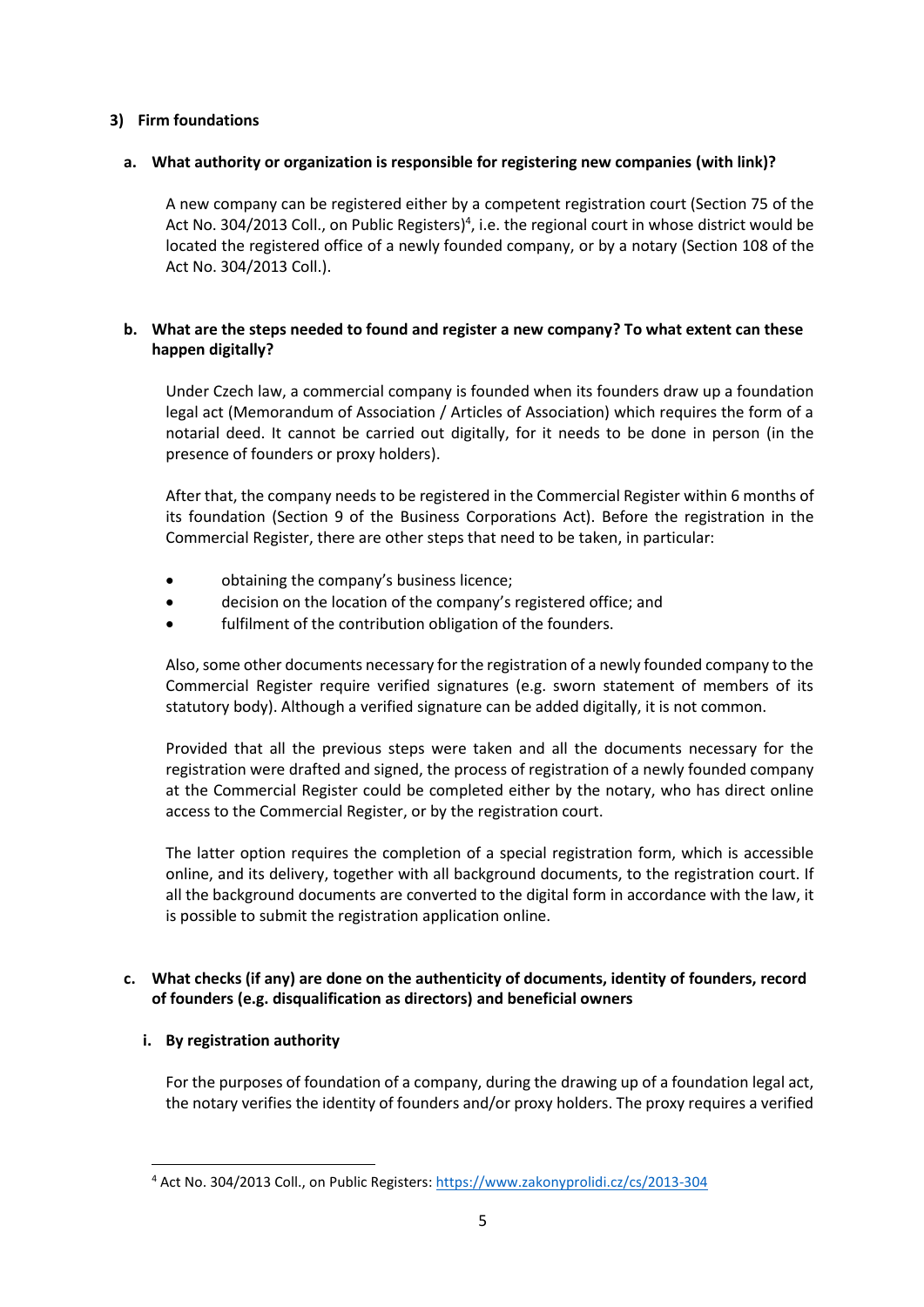signature, so the identity of founders is always checked. The intensity of the check done by the notary at this stage may vary (levels of check are outlined in more detail below).

For the purposes of registration at the Commercial Register, the registration authority (notary or registration court) checks the criminal record of founders, the validity of the address of the company's office and the authenticity of all submitted documents. These need to be originals, verified copies or their authorized conversions; some of them also require verified signatures.

#### **ii. By notaries**

There are four levels of checks done by the notary regarding the identity of founders, proxy holders and/or beneficial owners:

#### **Basic identification of the client**

While founding a company, notaries have the obligation to identify founders. A natural person can be identified by a valid identity card (or other identity document). A legal person can be identified by its extract from the Commercial Register (Section 64 of the Act No. 358/1992 Coll., on Notaries<sup>5</sup>).

#### **Further identification of the client**

If the activity concerns more than EUR 1.000, anti-money laundering provisions apply. The client is obliged to provide necessary information for the identification. If the notary has a suspicion that the client does not act in his or her own name, the notary shall ask the client to present an authorisation that he or she may act on behalf of another person (Section 8 of the Act No. 253/2008 Coll., on anti-money laundering<sup>6</sup>).

#### **Check on the beneficial owner**

The notary checks the beneficial owner of the legal person, if the activity concerns more than EUR 15.000, if the client is deemed to be a politically exposed person, and in some other cases (Section 9 of the Act No. 253/2008 Coll.).

#### **Strengthened check on the beneficial owner and identification**

If either the client, the activity, or the commercial relationship represents a high risk of money laundering, the law requires the verification of the authenticity of documents and information from multiple credible sources, as well as the acquisition of further information on the beneficial owner (Section 9a of the Act No. 253/2008 Coll.).

## iii. **By "facilitator" companies (foundation agents**)

There are some "facilitator" companies in Czechia that can assist with a creation of the basic forms of commercial companies, but they are not specifically regulated by the law. Therefore, there are no special anti-abuse requirements for these companies.

<sup>&</sup>lt;sup>5</sup> Act No. 358/1992 Coll., on Notaries: <https://www.zakonyprolidi.cz/cs/1992-358>

<sup>&</sup>lt;sup>6</sup> Act No. 253/2008 Coll., on anti-money laundering: <https://www.zakonyprolidi.cz/cs/2008-253>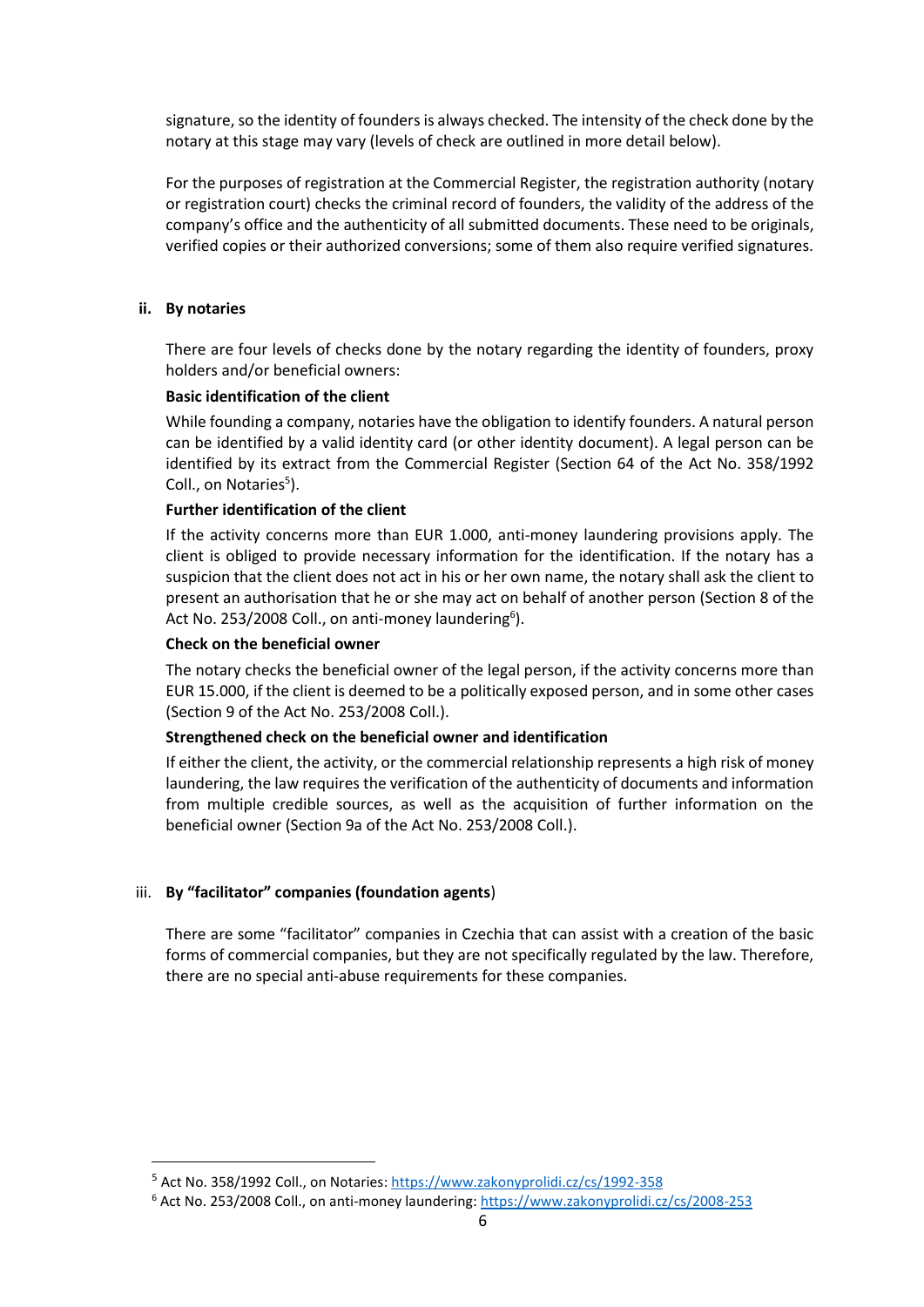## **4) Cross-border Mergers (CBMs)**

## **a. Which authority is responsible for the pre-merger certificate (outbound CBMs), which authority is responsible for approving the merger (inbound CBMs)? (name and link)**

Under Czech law, pre-merger certificates for cross-border mergers (CBMs) are issued by notaries upon request by a Czech company involved in CBM. In the pre-merger certificate, the notary certifies that such Czech company has fulfilled all legal requirements for a CBM (Section 59x of the Act No. 125/2008 Coll.).

In case of an inbound CBM, the notary also issues the Certificate for Registration to the Commercial Register certifying the fulfilment of all legal requirements for the registration (Section 59z of the Act No. 125/2008 Coll.).

In case of large-scale merges, there is a special requirement for authorisation issued by the Office for the Protection of Competition (*Úřad pro ochranu hospodářské soutěže*; the official website: [https://www.uohs.cz/en/homepage.html\)](https://www.uohs.cz/en/homepage.html). This requirement applies when:

- I. the net annual turnover of all competitors reached approx. EUR 55 million on the Czech market and at least two of them reached the net annual turnover of approx. EUR 9,5 million on the Czech market each; or
- II. the net annual turnover of one of the competitors reached approx. EUR 55 million on the Czech market and the net annual turnover of another competitor reached approx. EUR 55 million on the global market (Section 13 of the Act No. 143/2001 Coll., on Protection of Competition). 7

## **b. What personnel capacity/qualifications does the authority/ies listed above (organization(s) granting the pre-merger certificate + approving merger) have?**

The **Notary** is a natural person entrusted with the notarial office. A person can be appointed a notary if he or she has full legal capacity, have obtained a university degree in law, have no criminal record, have completed at least five years of notarial working experience, and have passed a notarial exam. In Czechia, there are a limited number of notaries.

The **Office for the Protection of Competition**, established by the Act No. 143/2001 Coll., is the central authority of state administration responsible for creating conditions that favour and protect competition, supervision over public procurement and consultation and monitoring in relation to the provision of state aid. Within the Office, there is a special Mergers Department composed of lawyers experienced in this field of law.

## **c. What (if any) anti-abuse checks are made?**

## **i. Purpose of reorganization**

Under Czech law, the statutory body of every company involved in the merger shall draw up a detailed report on the merger, including its purpose (Section 24 of the Act No. 125/2008 Coll.). In the case of large-scale mergers (see above), the Office for the Protection of Competition examines the proposed merger from the perspective of maintaining and developing effective

<sup>7</sup> Act No. 143/2001 Coll., on Protection of Competition: <https://www.zakonyprolidi.cz/cs/2001-143>